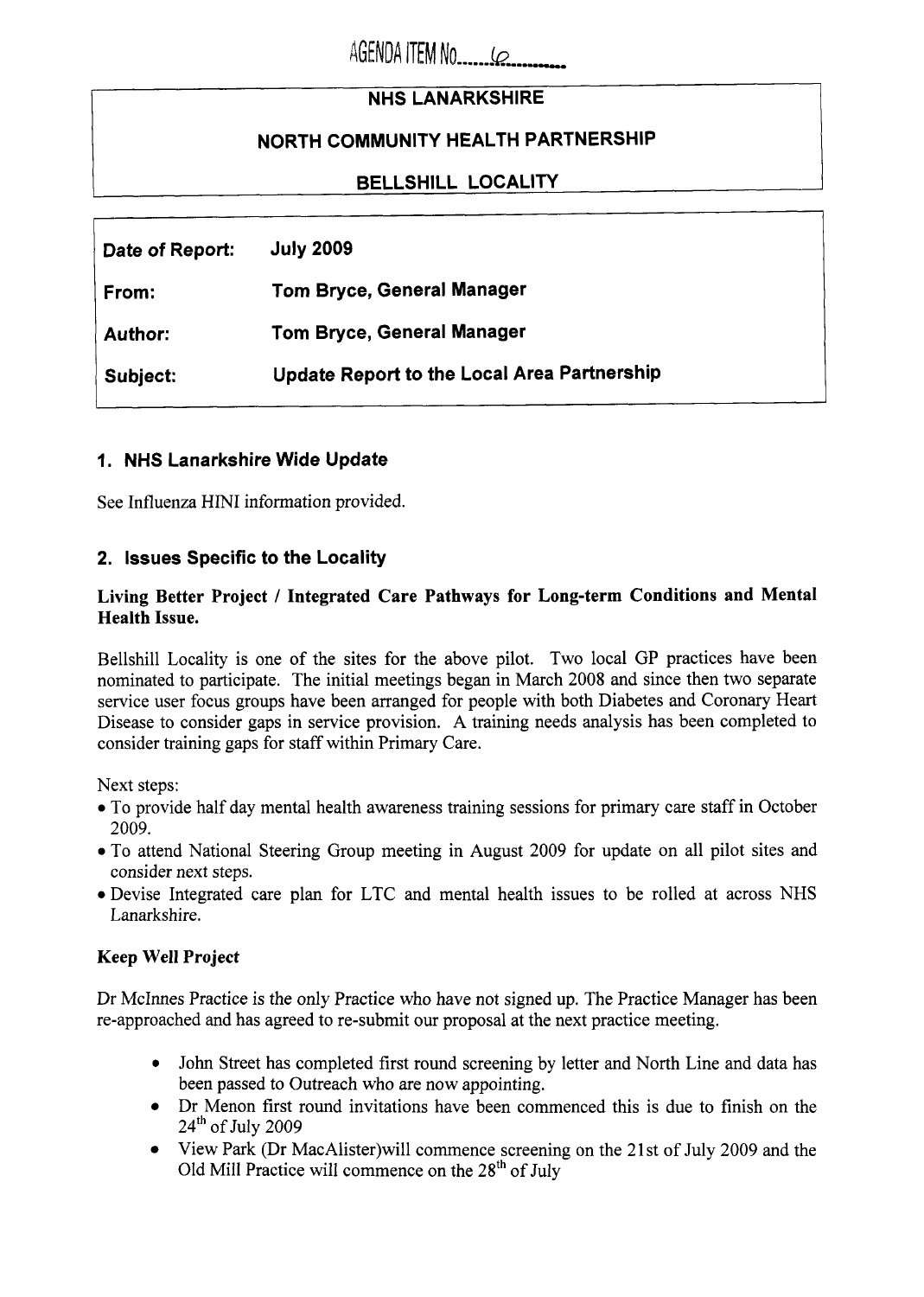- $\bullet$  Bruce Medical Practice commenced on  $1<sup>st</sup>$  June
- *0*  Mossend still waiting Practice to go through list once this has been completed screening will commence.
- Fullwood Clinic due to commence first round screening on the 28<sup>th</sup> of July 2009
- *0*  Dr Russell and Dr Rao have agreed to participate in the programme, but have still to have data extracted.

### **Mildmoderate Mental Health Pilot**

The evaluation was completed and the draft document has been distributed to the Steering Group, comments to be received no later than 18 July 09 before agreeing publication. The information gathered from the evaluation will form part of the wider framework for psychological therapies throughout Lanarkshire.

# **Health Improvement**

### **Influenza HlNl Pandemic**

The Locality has been working closely with NHSL in responding to the increasing flu activity and subsequent local planning arrangements.

In early July 2009, NHSL saw an increase in the number of confirmed and suspected cases which were particularly concentrated in localised outbreaks around schools. In response to this, Locality Antiviral Centres were established in both Clydesdale and Cumbernauld areas to support increasing activity.

On 6 July, UK Ministers signalled a move from a "containment" to "treatment phase'' to manage the flu pandemic. The key points with this move are:

- It is no longer necessary to test all suspected flu cases by either swabbing or serology
- *<sup>0</sup>*The process of contact tracing and use of antiviral prophylaxis in asymptomatic contacts should stop
- Antivirals should continue to be available to those who have a clinical presentation suggestive of infection with HlNl and have an initial presentation within 48 hours of onset of symptoms.
- Within the population, there are groupings who may be especially at risk and should have rapid access to antiviral treatment.

NHSL response to flu illness will continue to be led by General Practice, Out of Hours Services and NHS 24 until further guidance is provided from a national context, ie. the National Flu Line.

Within Practices, it is expected that a greater emphasis will be placed on dealing with potential cases by telephone whilst still identifying those with complications, serious illness or unrelated illness that requires further assessment. Practices are also taking steps to ensure that there is no mixing of flu/non flu patient groups that would make spread more easy.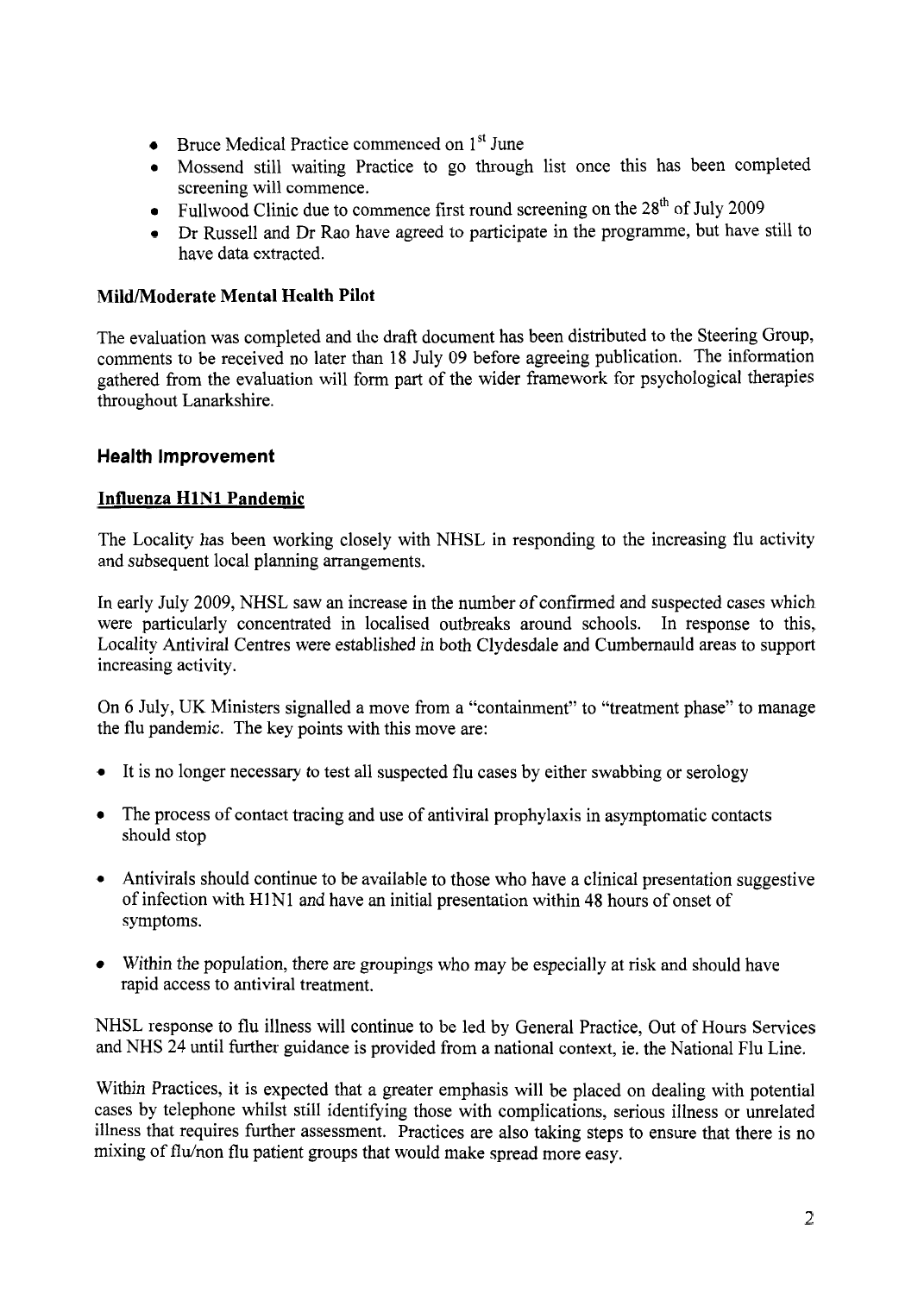GP Practices are in daily contact with the Locality Management Team to report activity and pressures which are becoming apparent. Bellshill Practices have agreed "Buddying arrangements" to support each other in the event of increasing activity which becomes difficult to manage in any one of the GP Practices. A GP consolidation site at Bruce Medical Practice will be established if all GP Practices come under sever pressure.

It is recognised that in the treatment phase, the demand for antivirals will increase. As this becomes apparent in local areas, procedures will be implemented to increase capacity by opening antiviral collection points (ACP) in Localities. Bellshill Community Health Clinic is the nominated ACP Centre for Bellshill Locality area.

The Locality is working in close partnership with Local Authorities, Social Work Services, Police and Leisure Trusts in the context of local planning arrangements and a Readiness Plan has been put in place.

#### **Mass Vaccination**

The Scottish government are currently considering plans for a mass vaccination programme to protect the public against Influenza **A** HlN1. It is anticipated that the programme will be delivered on a phased basis looking at prioritised groups such as:

- *0* Health, Social Care and other critical service staff
- *<sup>0</sup>*Pre-School Children
- School Children
- At Risk adults (those with underlying health problems)
- Over 65 years
- *<sup>0</sup>*Adult Population

Should mass vaccination proceed pre-school vaccination across Bellshill will take place in three Community Centre venues across the Locality area:

- *0* John McCormack Centre, Carfin
- John Street Community Centre, Bellshill
- Viewpark Community Centre (Burnhead), Viewpark

Both Secondary and Primary Schools would be utilised as mass vaccination sites for schoolchildren.

Sir Matt Busby Leisure Centre is the proposed mass vaccination site for the adult population across Bellshill Locality area.

Further details awaited.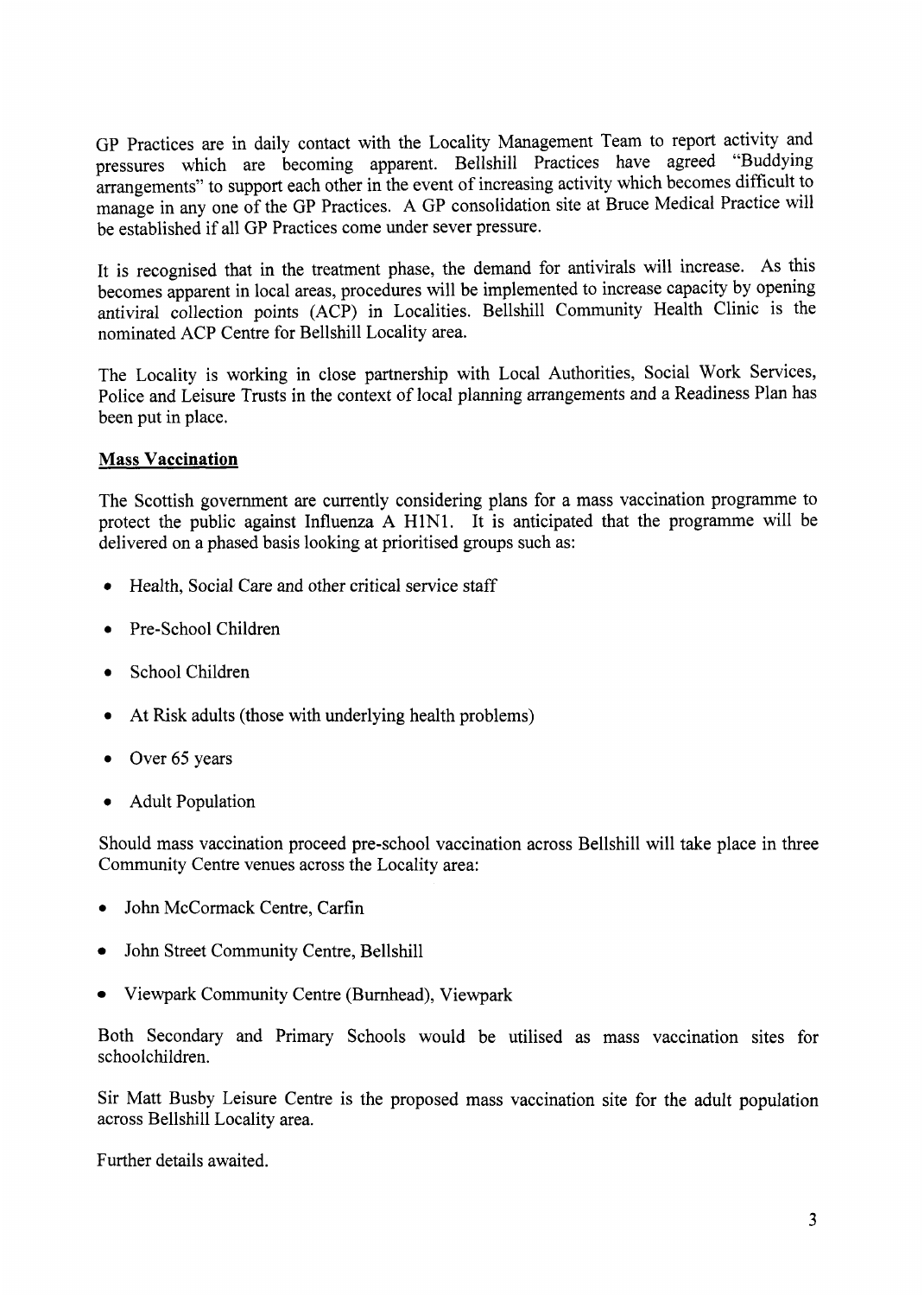# **Performance Report Including Community Planning Indicators**

# **3. Updates Requested by the LAP**

# **Access to GP's**

It should be noted that a consultation need not be face to face. Telephone contact is an acceptable alternative (especially for people who are at work or only need some advice). Patients do not necessarily recognise this as a legitimate consultation in responding to surveys.

In order to meet the 48 hour access requirement, practices must be able to demonstrate that they have in place one (or more) of the following:

- $\bullet$  Open access i.e. patients are seen on the same day without an appointment.
- The GP practice has adopted the 'Advanced Access' (or equivalent) approach and can provide same day appointments.
- Practice Accreditation, Training Practice Accreditation, or QPA have been awarded and the access criteria have been achieved.
- Telephone (or email) access to a member of the primary care team for professional advice or a consultation within 48 hours e.g. a booked appointment in a doctor or nurse led 'telephone surgery'
- Formally established arrangements for triage by a doctor or a nurse for either telephone or face to face consultation.
- Arrangements for patients to be seen by a doctor, nurse or other healthcare professional within 48 hours or sooner where there is a clinical need.

### **Exclusions:**

### *The following are excluded from the definition and for the purposes of monitoring* compliance with **48** hour access:

- *0*  Situations where the patient does not wish to have contact or be seen within 48 hours.
- *0*  Situations where the patient specifies a particular professional or individual, where an appropriate, alternative professional is available within 48 hours.
- Situations where the patient is offered access within 48 hours but declines stating a  $\bullet$ preference for an alternative that is not within 48 hours.

The other exclusions are:

Requests for emergency and urgent treatment which should be dealt with immediately.